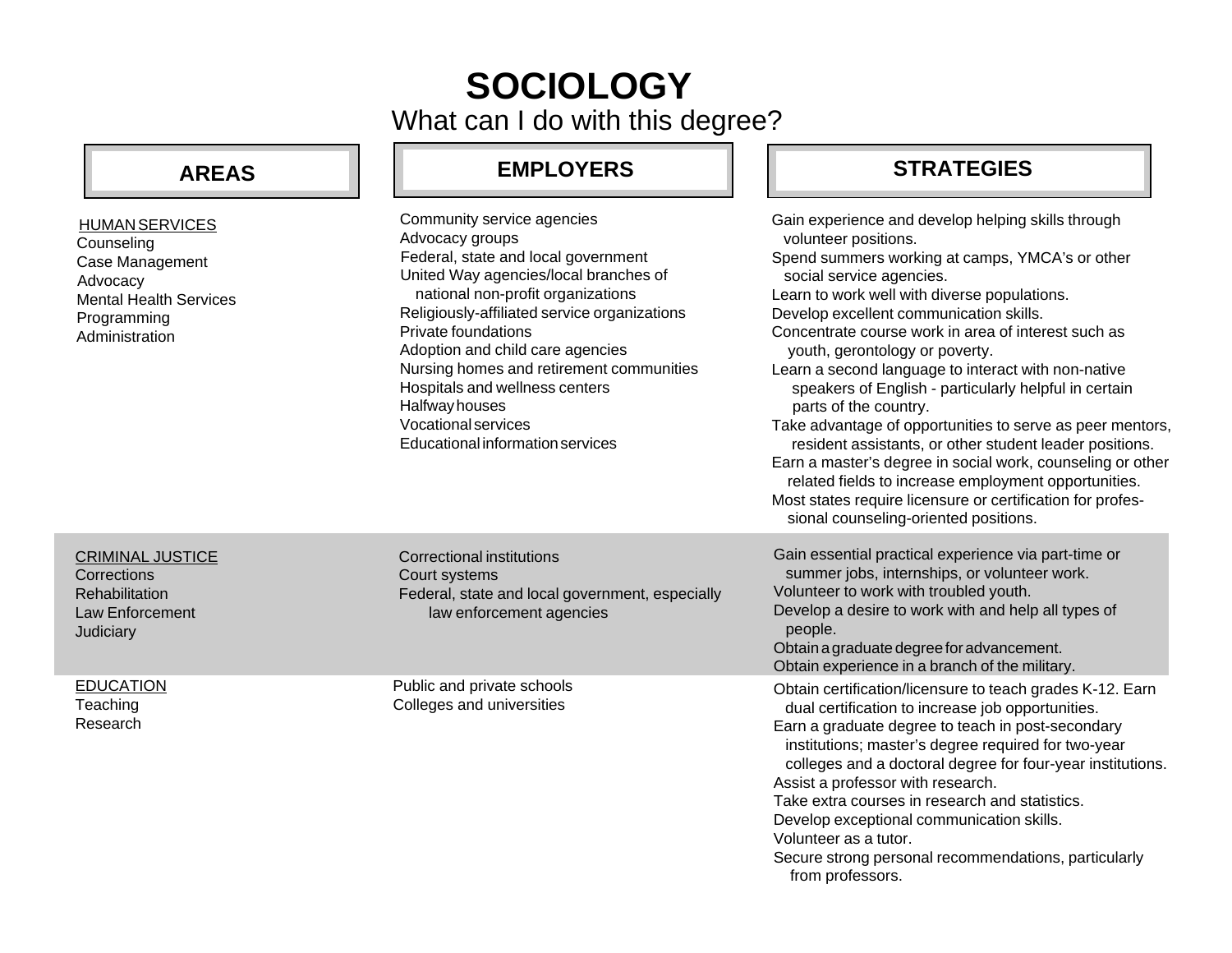| (Sociology, Page 2)                                                                                                                                                                                                                 |                                                                                                                                                                                                                                                                                                                                                                                                         |
|-------------------------------------------------------------------------------------------------------------------------------------------------------------------------------------------------------------------------------------|---------------------------------------------------------------------------------------------------------------------------------------------------------------------------------------------------------------------------------------------------------------------------------------------------------------------------------------------------------------------------------------------------------|
| <b>AREAS</b>                                                                                                                                                                                                                        | <b>EMPLOYERS</b>                                                                                                                                                                                                                                                                                                                                                                                        |
| <b>GOVERNMENT</b><br><b>Social Statistics</b><br>Demography<br><b>Public Administration</b><br><b>Policy Analysis</b><br>Research<br>Program Development<br><b>Human Services</b><br><b>City Planning</b><br><b>Law Enforcement</b> | Federal departments and agencies including but<br>not limited to:<br>Departments of Agriculture; Education; Interior<br><b>Health and Human Services</b><br><b>Drug Enforcement Administration</b><br><b>Environmental Protection Agency</b><br>Housing and Urban Development<br>Veteran's Administration<br>National Institutes of Health<br>National Institute of Aging<br>State and local government |

Universities

SOCIAL SCIENCE RESEARCH Research Data Analysis Demography Market Research

Information Sourcing

Government agencies Research institutes Non-profit agencies Community organizations Private industry Advertising and marketing fir Consulting organizations Information brokers Newspapers, magazines, ne Public opinion research polls

**AREAS EMPLOYERS STRATEGIES**

| encies including but<br>e; Education; Interior<br>es:<br>istration<br>Agency<br>lopment<br>th | Take additional courses in statistics and social research.<br>Develop exceptional computer skills.<br>Gain work experience via government internships or<br>summer work.<br>Acquire skills in research and evaluation; develop a speci-<br>alty in fields such as aging, family, criminal justice, etc.<br>Learn the federal application process.<br>Obtain a graduate degree for advanced positions.<br>Consider joining the military to jump-start a career with the<br>government. |
|-----------------------------------------------------------------------------------------------|---------------------------------------------------------------------------------------------------------------------------------------------------------------------------------------------------------------------------------------------------------------------------------------------------------------------------------------------------------------------------------------------------------------------------------------------------------------------------------------|
|                                                                                               |                                                                                                                                                                                                                                                                                                                                                                                                                                                                                       |
| irms<br>ews agencies<br>S                                                                     | Develop exceptional quantitative, statistical, and writing<br>skills.<br>Learn to use statistics software packages as well as data-<br>base, spreadsheet, and desktop publishing programs.<br>Volunteer to help a professor with a research project.<br>Obtain an advanced degree in sociology for research<br>administration.<br>Earn certification in applied social research by The Ameri-<br>can Sociological Association.                                                        |

#### ENVIRONMENT AND SOCIETY

Waste management firms Health agencies Local planning agencies Environmental advocacy groups Environmental periodicals Federal government Regional, state, and local agencies Consulting firms Private industry

Enhance curriculum with courses in ecology, environmental science, and statistics. Join environment-related student organizations. Volunteer to work on environmental clean-up projects. Find a related internship. Obtain a graduate degree for advancement.